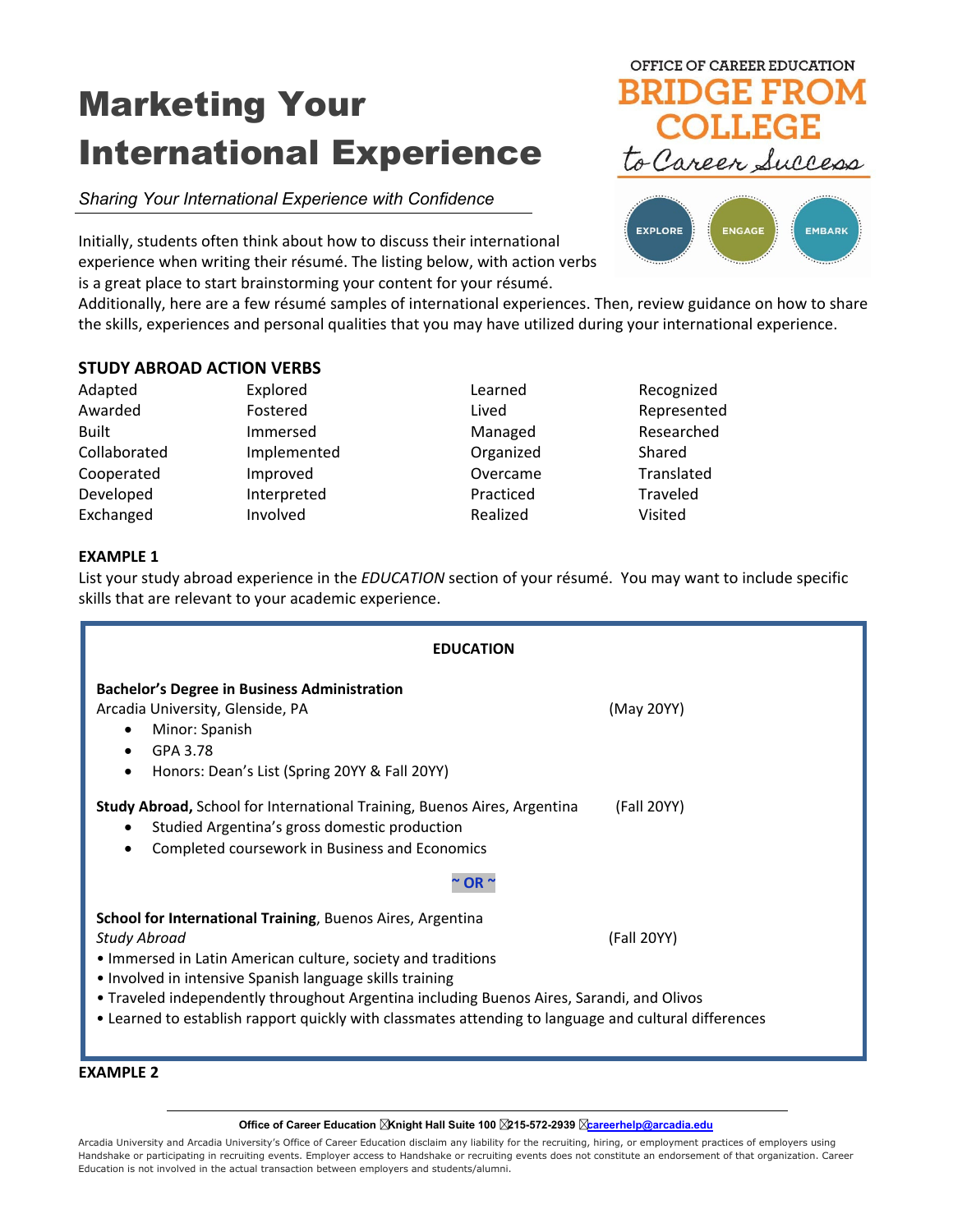You may choose to list your study abroad experience in both, the Education and Experience sections of your résumé. Include a specific aspect of your study abroad experience as part of your experience, including those skills gained through your time abroad. *(Sample below)*

# **Adding International Experience to Your Résumé**

## **EXPERIENCE**

## **Spanish Tutor**

*Language Resource Network, Glenside, PA* (July 20YY – December 20YY)

- Assisted 45 students in building self-confidence in written communication and public speaking
- Clarified grammar points and helped students improve their pronunciation
- Assisted with word choice and organization of ideas for essays and presentations

#### **Study Abroad**

*School for International Training, Buenos Aires, Argentina* (Fall 20YY and Spring 20XX) • Independently established contacts with 2 local human rights organizations

- Explored human rights issues and prepared challenging research questions
- Selected and scheduled interviews with the founders of 5 local human rights organizations
- Wrote final report of findings and presented in Spanish

#### **EXAMPLE 3**

You may also include study and work abroad experiences in a separate, International Experience section on your résumé. This option is appropriate when you've had multiple experiences abroad.

| <b>INTERNATIONAL EXPERIENCE</b>                                                                                                                                                                                                                                                                                                                                                                 |               |  |
|-------------------------------------------------------------------------------------------------------------------------------------------------------------------------------------------------------------------------------------------------------------------------------------------------------------------------------------------------------------------------------------------------|---------------|--|
| Volunteer, Community Service Alliance, Buenos Aires, Argentina<br>• Worked twice a week for two hours each day at a human rights organization<br>• Translated legal documents, both English to Spanish and Spanish to English<br>• Interpreted conversations, during meetings, on behalf of international partner organizations                                                                 | (Summer 20YY) |  |
| Research Intern, National University of Lanus, Buenos Aires, Argentina<br>• Maintained, researched and updated the Human Rights, Children and Migration database<br>• Translated documents from Spanish to English<br>• Edited and reviewed local citizens' working papers<br>• Honed strong writing, editing and proofreading skills                                                           | (Spring 20YY) |  |
| Study Abroad Participant, Global Training Society, Buenos Aires, Argentina<br>• Directly immersed into Latin American culture, society, and traditions<br>• Attended intense 6-week Spanish language workshop and gained proficiency in Spanish<br>. Quickly adapted to the environment and learned how to navigate through the city                                                            | (Fall 20YY)   |  |
| Independent Research Project, Buenos Aires, Argentina<br>• Conducted in-depth study of human rights and immigration policy<br>• Analyzed immergence of human rights organizations in Argentina<br>• Studied human rights violations committed against a family under the military dictatorship<br>• Combined research into a comprehensive report and presented findings at a college symposium | (Fall 20YY)   |  |

**Office of Career Education Knight Hall Suite 100 215-572-2939 [careerhelp@arcadia.edu](mailto:careerhelp@arcadia.edu)**

Arcadia University and Arcadia University's Office of Career Education disclaim any liability for the recruiting, hiring, or employment practices of employers using Handshake or participating in recruiting events. Employer access to Handshake or recruiting events does not constitute an endorsement of that organization. Career Education is not involved in the actual transaction between employers and students/alumni.